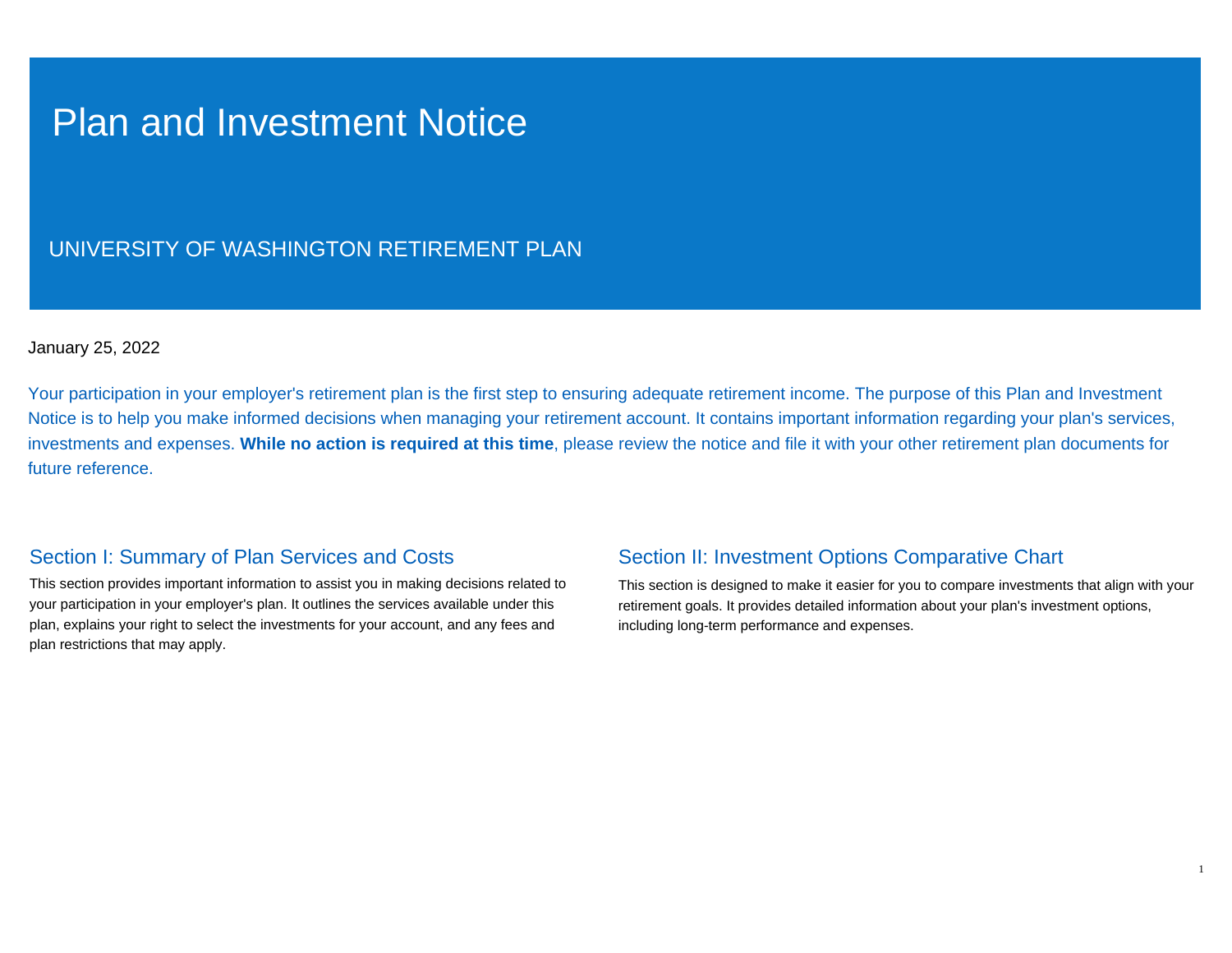# Summary of Plan Services and Costs

TIAA has been selected to provide retirement services and investment options to employees in the plan. There are costs associated with these services and investments, some of which may be paid by you. In addition to explaining how to direct your investments, this section details the administrative and individual expenses associated with your plan.

### **RIGHT TO DIRECT INVESTMENTS**

You may specify how your future contributions to the retirement plan are invested or make changes to existing investments in your plan as described in the Summary Plan Document. These changes can be made:

- 1. Online by visiting **TIAA.org**
- 2. By phone at **800 842-2252**, weekdays, 8 a.m. to 10 p.m. (ET)

### **RESTRICTIONS**

Changes to existing investments usually take place at the close of the business day if a change is requested prior to 4:00 p.m. (ET). Refer to Section ll: Investment Options Comparative Chart for investment-specific restrictions.

### **ADDITIONAL RIGHTS AND PRIVILEGES**

Certain investments that you may hold may give you the opportunity to vote on proposals. If and when such opportunities arise, you will receive a notice with the instructions on how to take advantage of what is being offered.

#### **INVESTMENT OPTIONS**

A variety of investment options are available in the plan. Please refer to Section II: Investment Options Comparative Chart for a current list of investment options available to you. Additional information, as well as up-to-date investment performance, is available online at [www.TIAA.org/planinvestmentoptions](http://www.tiaa-cref.org/planinvestmentoptions). After entering your plan ID, 100214, you' ll be directed to plan and investment information.

### **COST OF PLAN SERVICES**

There are three categories of services provided to your plan:

## **1. GENERAL ADMINISTRATIVE SERVICES**

General administrative services include recordkeeping, legal, accounting, consulting, investment advisory and other plan administration services. Some of the expenses for general administrative services are fixed and other expenses such as legal or accounting may vary from year to year. These costs are allocated to each participant in a uniform way.

In addition to investment expenses you pay, there is a Plan Servicing Fee charged to specific investments which is used to pay for your Plan's record keeping and other plan services. Also, your Plan provides credits to certain investments so that plan participants share equally in the cost of such expenses. For more details, please refer to the

"Shareholder Fees & Restrictions" column of Table 1 in Section II: Investment Options Comparative Chart.

## **2. SPECIFIC INVESTMENT SERVICES**

Each investment offered within the plan charges a fee for managing the investment and for associated services. This is referred to as the expense ratio and is paid by all participants in that investment in proportion to the amount of their investment. The specific expense ratio for each plan designated investment option is listed in Section II: Investment Options Comparative Chart.

### **3. PERSONALIZED SERVICES**

Personalized services provide access to a number of plan features and investments that you pay for, only if you use them. The personalized services used most often are:

| <b>Qualified Domestic Relations Orders</b><br>(QDRO) | No charge                                   |
|------------------------------------------------------|---------------------------------------------|
| Sales Charges, Purchase, Withdrawal                  | Certain charges may apply. See Section II:  |
| And Redemption Fees For Certain                      | Investment Options Comparative Chart or the |
| Investments                                          | prospectus for applicable charges.          |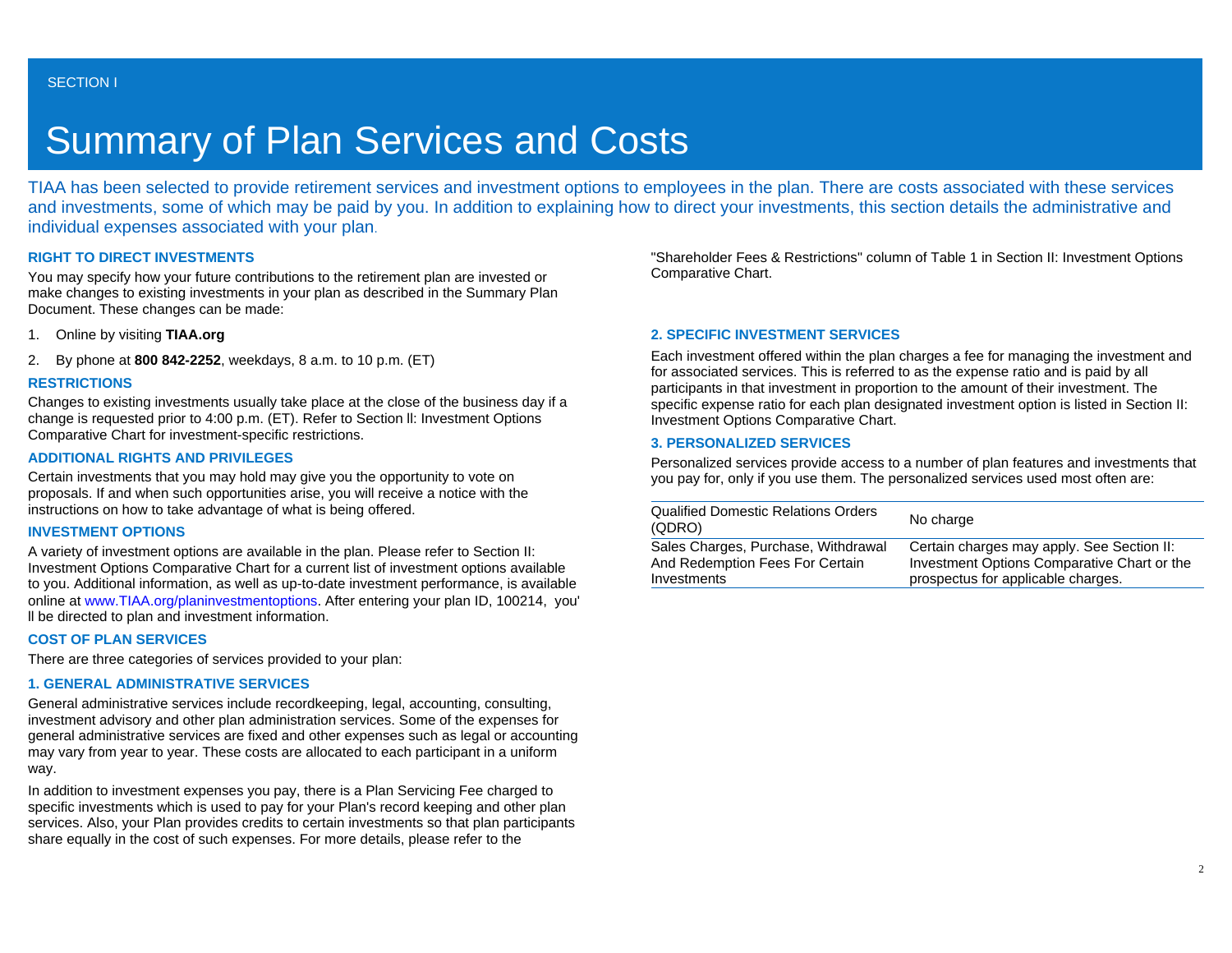# Investment Options Comparative Chart

Your plan offers a variety of professionally managed investments. One of the benefits of the plan is that you get to decide how your contributions are invested. When making investment decisions, you should keep in mind how long you have until retirement, your tolerance for risk, how this retirement plan fits into your overall financial picture, and the impact of fees. The information on the following pages will help you compare the investment options and make more informed decisions about your retirement plan.

## Part A – Performance and Fee Information

Part A consists of performance and fee information for your plan's investment options. It shows you how well the investments have performed in the past as well as any fees and expenses you will pay if you invest in a particular option.

For more information on the impact of fees and expenses associated with your plan, refer to Section I: Summary of Plan Services and Costs or visit the DOL's website at [www.dol.](http://www.dol.gov/sites/default/files/ebsa/about-ebsa/our-activities/resource-center/publications/a-look-at-401k-plan-fees.pdf) [gov/sites/default/files/ebsa/about-ebsa/our-activities/resource-center/publications/a-look](http://www.dol.gov/sites/default/files/ebsa/about-ebsa/our-activities/resource-center/publications/a-look-at-401k-plan-fees.pdf)[at-401k-plan-fees.pdf](http://www.dol.gov/sites/default/files/ebsa/about-ebsa/our-activities/resource-center/publications/a-look-at-401k-plan-fees.pdf). Fees are only one of many factors to consider when making an investment decision.

## Part B– Annuity Income Information

Part B contains information about the annuity options available within your employer's retirement plan.

## Part A. Performance and Fee Information

The following chart lists your plan's investment options whose value may change based on market fluctuations. When evaluating performance of your variable investment options, you should consider comparing the returns of each investment to an appropriate benchmark, which is includedin the chart. A benchmark is a generally accepted unmanaged group of securities whose performance is used as a standard point of reference to measure and compare investment gains or losses for variable return investments. Keep in mind that you may not invest in the benchmark indexes which are shown for comparative purposes only. For investments that use a blend of stocks and bonds to limit risk, such as Target Date or Multi-Asset funds, a difference from the benchmark may be due to a difference in the proportion of stocks tobonds in the fund when compared to the benchmark. Benchmark information for fixed-return investments is not provided in this chart. Past performance does not indicate how an investment will perform in the future.

For the most up-to-date information about your investment options, prospectuses for available TIAA investments and other helpful resources, visit [www.TIAA.](http://www.tiaa-cref.org/planinvestmentoptions) [org/planinvestmentoptions](http://www.tiaa-cref.org/planinvestmentoptions). After entering your plan ID, 100214, you'll be directed to plan and investment information.

To request additional plan information or a paper copy of information available online, free of charge, contact TIAA at 800 842-2252 or write to us at TIAA, P.O. Box 1259, Charlotte, NC 28201.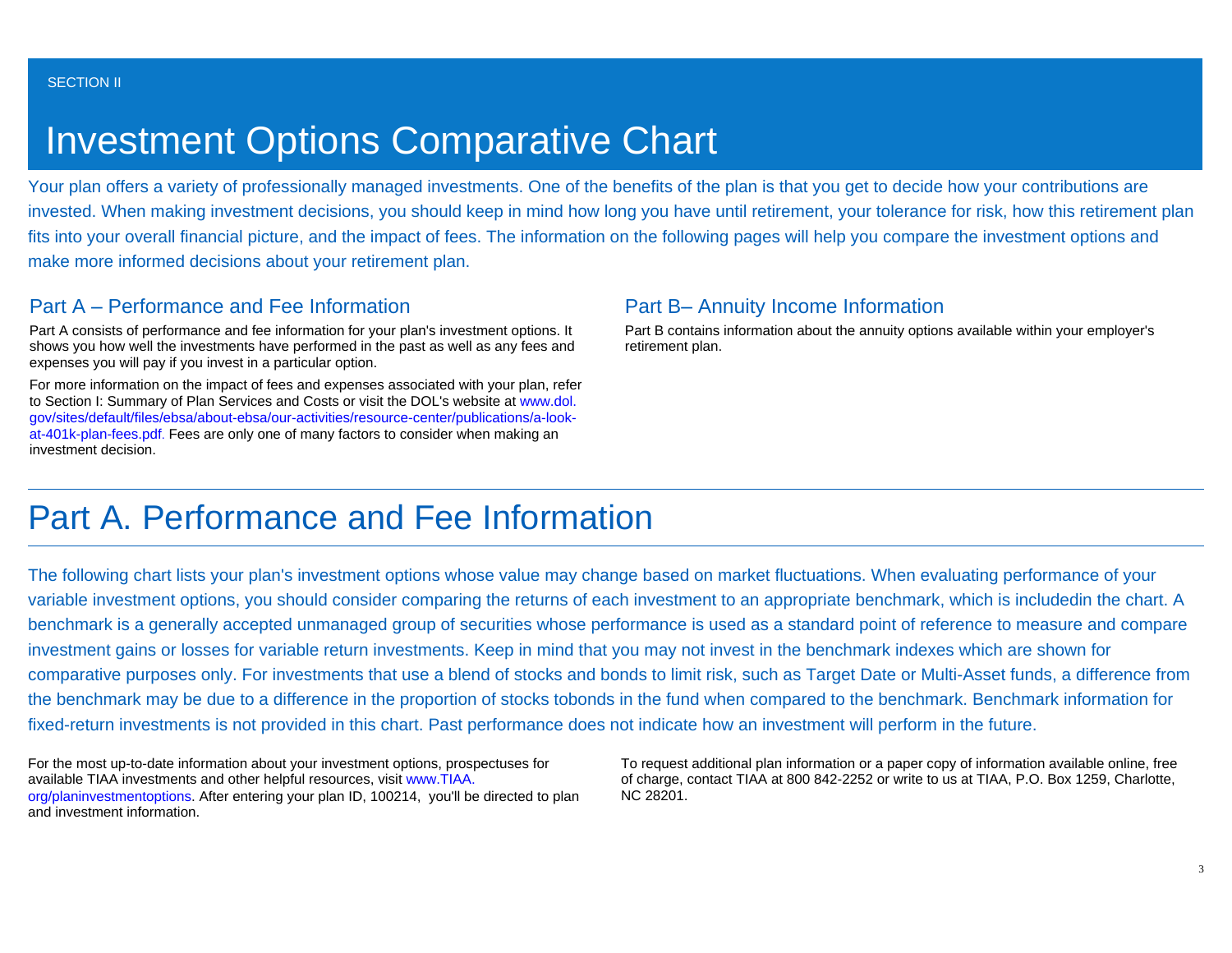## Table 1 – Variable Return Investment Performance as of December 31, 2021

|                                                                                 |                                |                                |                          | <b>Average Annual Total</b><br><b>Returns/Benchmark</b> |           | <b>Total Annual Operating</b><br><b>Expenses (%/Per \$1000)</b> |                 |                 |                                                                                                                                                                                               |
|---------------------------------------------------------------------------------|--------------------------------|--------------------------------|--------------------------|---------------------------------------------------------|-----------|-----------------------------------------------------------------|-----------------|-----------------|-----------------------------------------------------------------------------------------------------------------------------------------------------------------------------------------------|
| <b>Investment Name /</b><br><b>Benchmark</b>                                    | <b>Morningstar</b><br>Category | <b>Ticker</b><br><b>Symbol</b> | Inception<br><b>Date</b> | 1 Yr.                                                   | 5 Yr.     | 10 Yr. or<br><b>Since Inception</b>                             | <b>Gross</b>    | <b>Net</b>      | <b>Shareholder Fees &amp; Restrictions</b>                                                                                                                                                    |
| <b>Equities</b>                                                                 |                                |                                |                          |                                                         |           |                                                                 |                 |                 |                                                                                                                                                                                               |
| <b>Mutual Fund</b>                                                              |                                |                                |                          |                                                         |           |                                                                 |                 |                 |                                                                                                                                                                                               |
| <b>Vanguard Developed</b><br><b>Markets Index Fund</b><br><b>Institutional</b>  | Foreign Large<br>Blend         | <b>VTMNX</b>                   | 01/04/2001               | 11.44%                                                  | $10.17\%$ | 8.54%                                                           | 0.05%<br>\$0.50 | 0.05%<br>\$0.50 | An annual plan servicing fee of 00.035% is<br>charged and deducted on a quarterly basis.<br>Round Trip: You cannot exchange into the fund<br>within 30 calendar days of exchanging out of the |
| <b>MSCI ACWI Ex USA NR</b><br><b>USD</b>                                        |                                |                                |                          | 7.82%                                                   | 9.61%     | 7.28%                                                           |                 |                 | fund.                                                                                                                                                                                         |
| <b>American Funds</b><br><b>EuroPacific Growth Fund</b><br>R6                   | Foreign Large<br>Growth        | <b>RERGX</b>                   | 05/01/2009               | 2.84%                                                   | 12.87%    | 10.01%                                                          | 0.46%<br>\$4.60 | 0.46%<br>\$4.60 | An annual plan servicing fee of 00.035% is<br>charged and deducted on a quarterly basis.<br>Round Trip: You cannot exchange into the fund<br>within 30 calendar days of exchanging out of the |
| <b>MSCI ACWI Ex USA NR</b><br><b>USD</b>                                        |                                |                                |                          | 7.82%                                                   | 9.61%     | 7.28%                                                           |                 |                 | fund.                                                                                                                                                                                         |
| <b>Vanquard Institutional</b><br><b>Index Fund Institutional</b><br><b>Plus</b> | Large Blend                    | <b>VIIIX</b>                   | 07/07/1997               | 28.69%                                                  | 18.46%    | 16.54%                                                          | 0.02%<br>\$0.20 | 0.02%<br>\$0.20 | An annual plan servicing fee of 00.035% is<br>charged and deducted on a quarterly basis.<br>Round Trip: You cannot exchange into the fund<br>within 30 calendar days of exchanging out of the |
| <b>S&amp;P 500 TR USD</b>                                                       |                                |                                |                          | 28.71% 18.47%                                           |           | 16.55%                                                          |                 |                 | fund.                                                                                                                                                                                         |
| <b>Variable Annuity</b>                                                         |                                |                                |                          |                                                         |           |                                                                 |                 |                 |                                                                                                                                                                                               |
| <b>CREF Stock Account R3</b>                                                    | Allocation--85%+<br>Equity     | <b>QCSTIX</b>                  | 04/24/2015               | 18.92%                                                  | 14.79%    | 13.15%                                                          | 0.24%<br>\$2.40 | 0.24%<br>\$2.40 | An annual plan servicing credit of 00.065% is<br>credited on a quarterly basis.<br>Round Trip: If a round trip is made within 60<br>calendar days, exchanges into the same account            |
| <b>Morningstar Aggressive</b><br><b>Target Risk TR USD</b>                      |                                |                                |                          | 17.30% 13.38%                                           |           | 11.93%                                                          |                 |                 | will be restricted for 90 calendar days.                                                                                                                                                      |
| <b>CREF Equity Index</b><br><b>Account R3</b>                                   | Large Blend                    | QCEQIX                         | 04/24/2015               | 25.52%                                                  | 17.75%    | 16.01%                                                          | 0.17%<br>\$1.70 | 0.17%<br>\$1.70 | An annual plan servicing credit of 00.065% is<br>credited on a quarterly basis.<br>Contributions and Transfers in not allowed.<br>Round Trip: If a round trip is made within 60               |
| <b>Russell 3000 TR USD</b>                                                      |                                |                                |                          | 25.66% 17.97%                                           |           | 16.30%                                                          |                 |                 | calendar days, exchanges into the same account<br>will be restricted for 90 calendar days.                                                                                                    |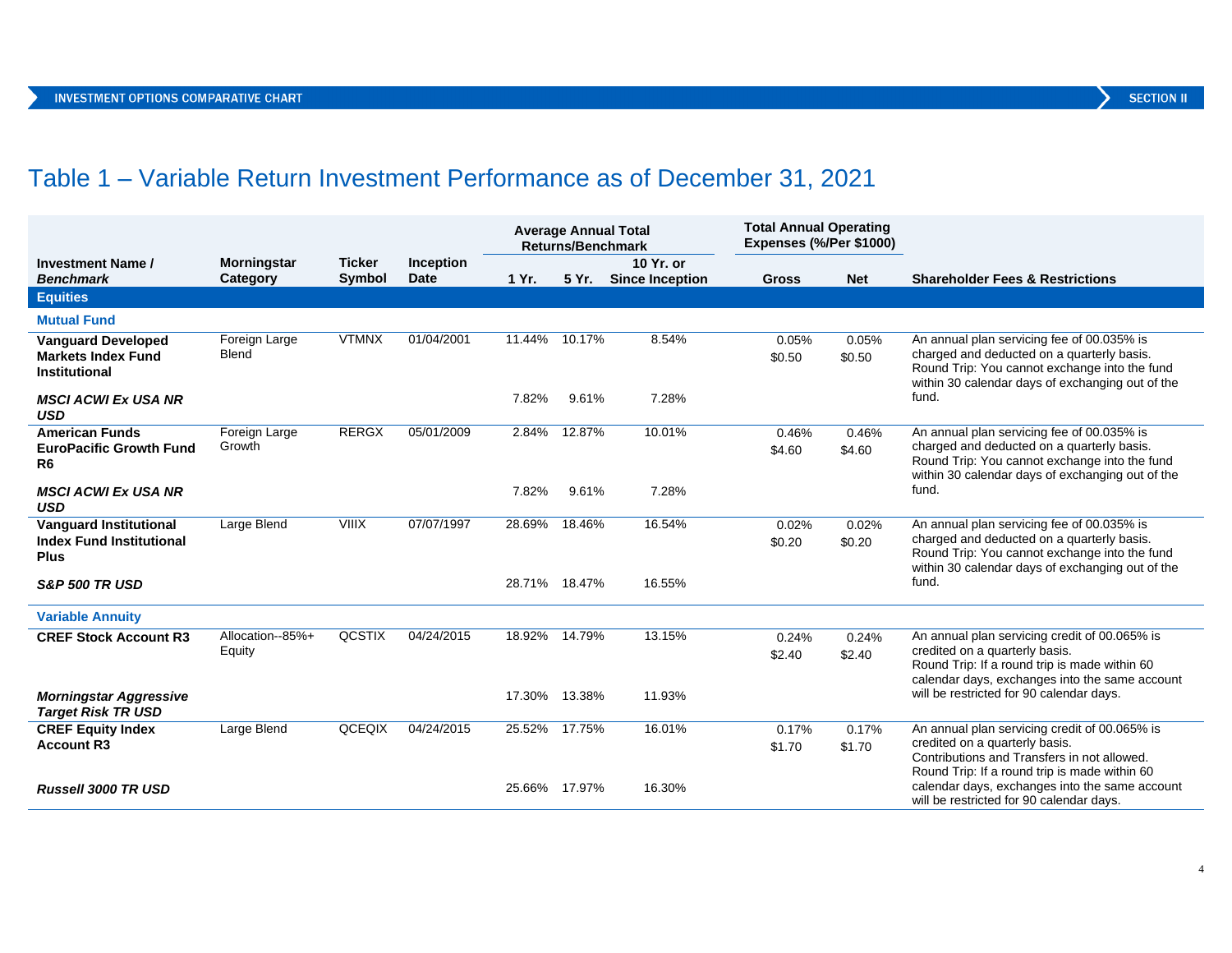|                                                                                                                                                                 |                                    |               |                  | <b>Average Annual Total</b><br><b>Returns/Benchmark</b> |                                | <b>Total Annual Operating</b><br>Expenses (%/Per \$1000) |                 |                 |                                                                                                                                                                                                                                                                               |
|-----------------------------------------------------------------------------------------------------------------------------------------------------------------|------------------------------------|---------------|------------------|---------------------------------------------------------|--------------------------------|----------------------------------------------------------|-----------------|-----------------|-------------------------------------------------------------------------------------------------------------------------------------------------------------------------------------------------------------------------------------------------------------------------------|
| <b>Investment Name /</b>                                                                                                                                        | <b>Morningstar</b>                 | <b>Ticker</b> | <b>Inception</b> |                                                         |                                | 10 Yr. or                                                |                 |                 |                                                                                                                                                                                                                                                                               |
| <b>Benchmark</b>                                                                                                                                                | Category                           | <b>Symbol</b> | <b>Date</b>      | 1 Yr.                                                   |                                | 5 Yr. Since Inception                                    | <b>Gross</b>    | <b>Net</b>      | <b>Shareholder Fees &amp; Restrictions</b>                                                                                                                                                                                                                                    |
| <b>CREF Growth Account R3</b><br><b>Russell 1000 Growth TR</b><br><b>USD</b>                                                                                    | Large Growth                       | <b>QCGRIX</b> | 04/24/2015       |                                                         | 20.43% 23.47%<br>27.60% 25.32% | 18.78%<br>19.79%                                         | 0.19%<br>\$1.90 | 0.19%<br>\$1.90 | An annual plan servicing credit of 00.065% is<br>credited on a quarterly basis.<br>Contributions and Transfers in not allowed.<br>Round Trip: If a round trip is made within 60<br>calendar days, exchanges into the same account<br>will be restricted for 90 calendar days. |
| <b>CREF Global Equities</b><br><b>Account R3</b><br><b>MSCI ACWI NR USD</b>                                                                                     | World Large-<br><b>Stock Blend</b> | QCGLIX        | 04/24/2015       |                                                         | 15.65% 14.78%<br>18.54% 14.40% | 12.60%<br>11.85%                                         | 0.22%<br>\$2.20 | 0.22%<br>\$2.20 | An annual plan servicing credit of 00.065% is<br>credited on a quarterly basis.<br>Contributions and Transfers in not allowed.<br>Round Trip: If a round trip is made within 60<br>calendar days, exchanges into the same account<br>will be restricted for 90 calendar days. |
| <b>Fixed Income</b>                                                                                                                                             |                                    |               |                  |                                                         |                                |                                                          |                 |                 |                                                                                                                                                                                                                                                                               |
| <b>Mutual Fund</b>                                                                                                                                              |                                    |               |                  |                                                         |                                |                                                          |                 |                 |                                                                                                                                                                                                                                                                               |
| <b>PIMCO Total Return Fund</b><br><b>Institutional</b>                                                                                                          | Intermediate<br>Core-Plus Bond     | <b>PTTRX</b>  | 05/11/1987       | $-0.61%$                                                | 4.20%                          | 3.70%                                                    | 0.47%<br>\$4.70 | 0.47%<br>\$4.70 | An annual plan servicing fee of 00.035% is<br>charged and deducted on a quarterly basis.<br>Round Trip: You cannot exchange into the fund<br>within 30 calendar days of exchanging out of the                                                                                 |
| <b>Bloomberg US Aggregate</b><br><b>Bond TR USD</b>                                                                                                             |                                    |               |                  | $-1.54%$                                                | 3.57%                          | 2.90%                                                    |                 |                 | fund.                                                                                                                                                                                                                                                                         |
| <b>Variable Annuity</b>                                                                                                                                         |                                    |               |                  |                                                         |                                |                                                          |                 |                 |                                                                                                                                                                                                                                                                               |
| <b>CREF Inflation-Linked</b><br><b>Bond Account R3</b>                                                                                                          | Inflation-Protected<br><b>Bond</b> | QCILIX        | 04/24/2015       | 5.28%                                                   | 4.19%                          | 2.33%                                                    | 0.18%<br>\$1.80 | 0.18%<br>\$1.80 | An annual plan servicing credit of 00.065% is<br>credited on a quarterly basis.<br>Contributions and Transfers in not allowed.<br>Round Trip: If a round trip is made within 60                                                                                               |
| <b>Bloomberg US Treasury</b><br><b>Inflation Notes 1-10 Yr TR</b><br><b>USD</b>                                                                                 |                                    |               |                  | 5.69%                                                   | 4.46%                          | 2.57%                                                    |                 |                 | calendar days, exchanges into the same account<br>will be restricted for 90 calendar days.                                                                                                                                                                                    |
| <b>CREF Bond Market</b><br><b>Account R3</b>                                                                                                                    | Intermediate-<br>Term Bond         | <b>QCBMIX</b> | 04/24/2015       | $-1.23%$                                                | 3.85%                          | 3.18%                                                    | 0.21%<br>\$2.10 | 0.21%<br>\$2.10 | An annual plan servicing credit of 00.065% is<br>credited on a quarterly basis.<br>Contributions and Transfers in not allowed.<br>Round Trip: If a round trip is made within 60                                                                                               |
| <b>Bloomberg US Aggregate</b><br><b>Bond TR USD</b>                                                                                                             |                                    |               |                  | $-1.54\%$                                               | 3.57%                          | 2.90%                                                    |                 |                 | calendar days, exchanges into the same account<br>will be restricted for 90 calendar days.                                                                                                                                                                                    |
| <b>Money Market</b>                                                                                                                                             |                                    |               |                  |                                                         |                                |                                                          |                 |                 |                                                                                                                                                                                                                                                                               |
| <b>Mutual Fund</b>                                                                                                                                              |                                    |               |                  |                                                         |                                |                                                          |                 |                 |                                                                                                                                                                                                                                                                               |
| <b>Vanguard Prime Money</b><br><b>Market Fund Institutional</b><br>7-day current annualized yield<br>0.01% as of 12/31/2021<br>7-day effective annualized yield | Money Market-<br>Taxable           | <b>VMRXX</b>  | 10/03/1989       | 0.02%                                                   | 1.19%                          | 0.68%                                                    | 0.10%<br>\$1.00 | 0.10%<br>\$1.00 | An annual plan servicing fee of 00.035% is<br>charged and deducted on a quarterly basis.                                                                                                                                                                                      |

0.01% as of 12/31/2021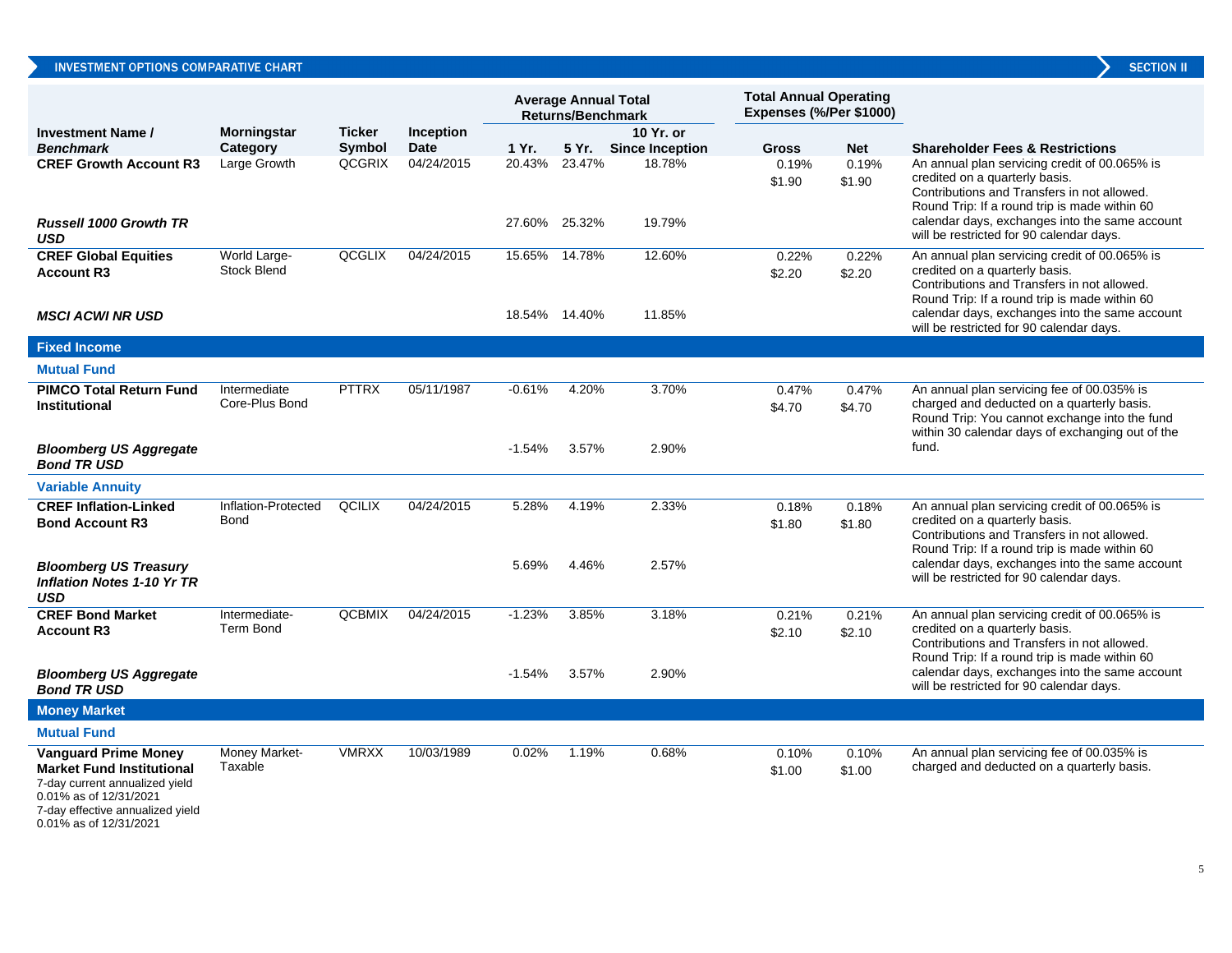|                                                                                                                                                                         |                                  |               |                          | <b>Average Annual Total</b><br><b>Returns/Benchmark</b> |       | <b>Total Annual Operating</b><br>Expenses (%/Per \$1000) |                 |                 |                                                                                                                                                                                             |
|-------------------------------------------------------------------------------------------------------------------------------------------------------------------------|----------------------------------|---------------|--------------------------|---------------------------------------------------------|-------|----------------------------------------------------------|-----------------|-----------------|---------------------------------------------------------------------------------------------------------------------------------------------------------------------------------------------|
| <b>Investment Name /</b><br><b>Benchmark</b>                                                                                                                            | <b>Morningstar</b>               | <b>Ticker</b> | Inception<br><b>Date</b> | 1 Yr.                                                   | 5 Yr. | 10 Yr. or                                                | <b>Gross</b>    | <b>Net</b>      | <b>Shareholder Fees &amp; Restrictions</b>                                                                                                                                                  |
| <b>FTSE Treasury Bill 3</b><br><b>Month USD</b>                                                                                                                         | Category                         | Symbol        |                          | 0.05%                                                   | 1.11% | <b>Since Inception</b><br>0.60%                          |                 |                 |                                                                                                                                                                                             |
| <b>Variable Annuity</b>                                                                                                                                                 |                                  |               |                          |                                                         |       |                                                          |                 |                 |                                                                                                                                                                                             |
| <b>CREF Money Market</b><br><b>Account R3</b><br>7-day current annualized yield<br>0.00% as of 12/28/2021<br>7-day effective annualized yield<br>0.00% as of 12/28/2021 | Money Market-<br>Taxable         | <b>QCMMIX</b> | 04/24/2015               | $0.00\%$                                                | 0.87% | 0.45%                                                    | 0.19%<br>\$1.90 | 0.19%<br>\$1.90 | An annual plan servicing credit of 00.065% is<br>credited on a quarterly basis.                                                                                                             |
| <b>iMoneyNet Money Fund</b><br>Averages - All<br><b>Government</b>                                                                                                      |                                  |               |                          | 0.01%                                                   | 0.79% | 0.41%                                                    |                 |                 |                                                                                                                                                                                             |
| <b>Multi-Asset</b>                                                                                                                                                      |                                  |               |                          |                                                         |       |                                                          |                 |                 |                                                                                                                                                                                             |
| <b>Variable Annuity</b>                                                                                                                                                 |                                  |               |                          |                                                         |       |                                                          |                 |                 |                                                                                                                                                                                             |
| <b>CREF Social Choice</b><br><b>Account R3</b>                                                                                                                          | Allocation--50% to<br>70% Equity | QCSCIX        | 04/24/2015               | 12.64% 11.06%                                           |       | 9.54%                                                    | 0.20%<br>\$2.00 | 0.20%<br>\$2.00 | An annual plan servicing credit of 00.065% is<br>credited on a quarterly basis.<br>Round Trip: If a round trip is made within 60<br>calendar days, exchanges into the same account          |
| <b>Morningstar Moderate</b><br><b>Target Risk TR USD</b>                                                                                                                |                                  |               |                          | 10.19% 10.07%                                           |       | 8.75%                                                    |                 |                 | will be restricted for 90 calendar days.                                                                                                                                                    |
| <b>Real Estate</b>                                                                                                                                                      |                                  |               |                          |                                                         |       |                                                          |                 |                 |                                                                                                                                                                                             |
| <b>Variable Annuity</b>                                                                                                                                                 |                                  |               |                          |                                                         |       |                                                          |                 |                 |                                                                                                                                                                                             |
| <b>TIAA Real Estate Account</b>                                                                                                                                         | N/A                              | <b>QREARX</b> | 10/02/1995               | 17.87%                                                  | 6.17% | 7.59%                                                    | 0.87%<br>\$8.70 | 0.87%<br>\$8.70 | An annual plan servicing credit of 00.205% is<br>credited on a quarterly basis.<br>Transfers out: Limit 1 per quarter. Limitations may<br>apply to any transaction resulting in a balance > |
| <b>S&amp;P 500 TR USD</b>                                                                                                                                               |                                  |               |                          | 28.71% 18.47%                                           |       | 16.55%                                                   |                 |                 | \$150,000.                                                                                                                                                                                  |

Table 1 shows fee and expense information for the investment options listed including the Total Annual Operating Expenses expressed as a percentage and a dollar amount based upon a \$1,000 accumulation both as net and gross of expenses. Total Annual Operating Expenses is a measure of what it costs to operate an investment, expressed as a percentage of its assets, as a dollar amount or in basis points. These are costs the investor pays through a reduction in the investment's rate of return.

**SECTION II**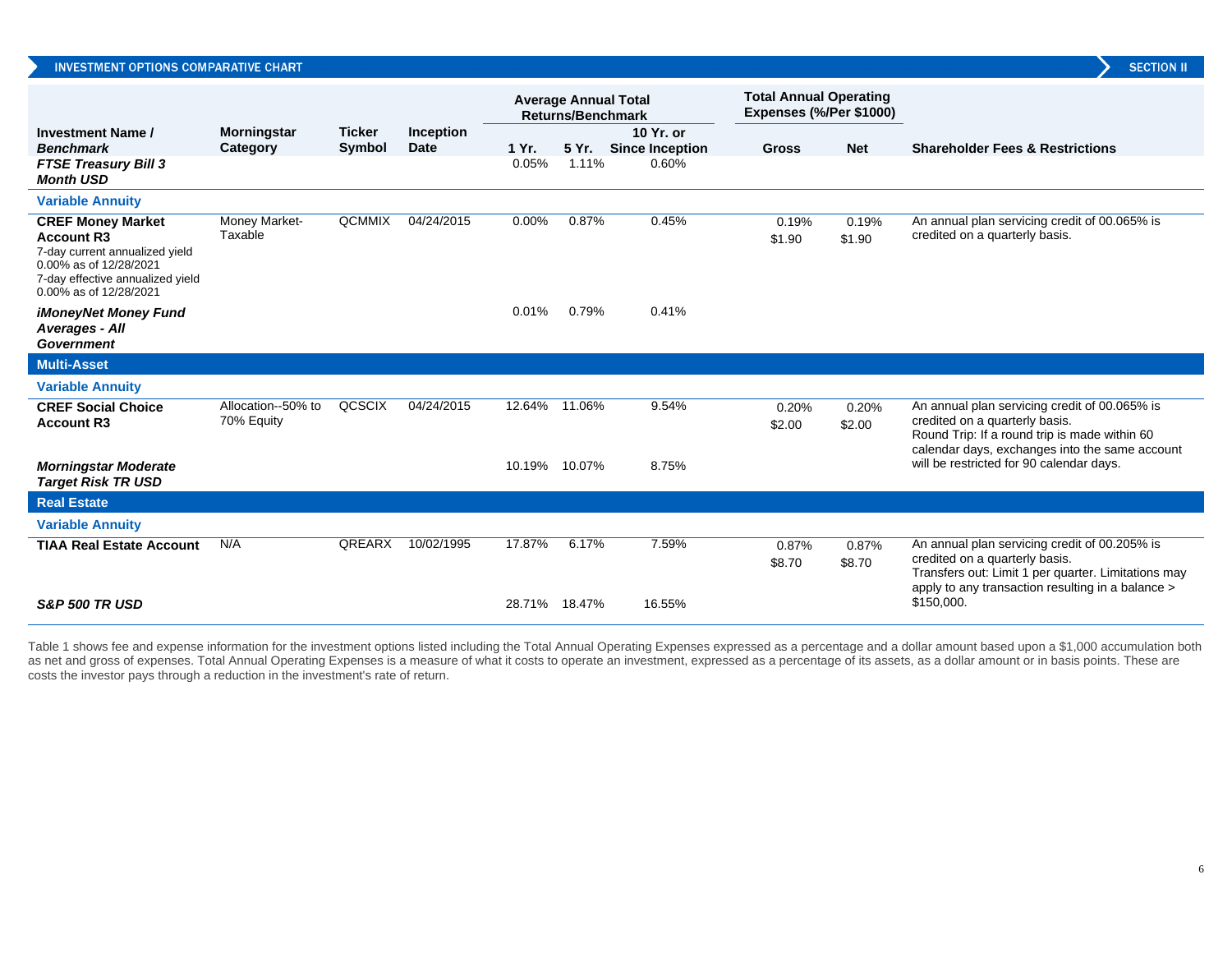## Table 2– Fixed Return Investments

The following chart lists the plan's investment options that have a fixed or stated rate of return.

| Name/Type/Option                           | <b>Return</b> | Term       | <b>Additional Information</b>                                                                                                                                                                                                                                                                                                                                                                                                                                                                                                                                                                                                                                                                                                                                                                                                                                                                                                                                                                                                                                                                                                                                                                                                                                                                                                                                                                                                                                                                                                                                                                                                                                                                                                                                                                                                                                                                                                            |
|--------------------------------------------|---------------|------------|------------------------------------------------------------------------------------------------------------------------------------------------------------------------------------------------------------------------------------------------------------------------------------------------------------------------------------------------------------------------------------------------------------------------------------------------------------------------------------------------------------------------------------------------------------------------------------------------------------------------------------------------------------------------------------------------------------------------------------------------------------------------------------------------------------------------------------------------------------------------------------------------------------------------------------------------------------------------------------------------------------------------------------------------------------------------------------------------------------------------------------------------------------------------------------------------------------------------------------------------------------------------------------------------------------------------------------------------------------------------------------------------------------------------------------------------------------------------------------------------------------------------------------------------------------------------------------------------------------------------------------------------------------------------------------------------------------------------------------------------------------------------------------------------------------------------------------------------------------------------------------------------------------------------------------------|
| <b>Guaranteed Annuity</b>                  |               |            |                                                                                                                                                                                                                                                                                                                                                                                                                                                                                                                                                                                                                                                                                                                                                                                                                                                                                                                                                                                                                                                                                                                                                                                                                                                                                                                                                                                                                                                                                                                                                                                                                                                                                                                                                                                                                                                                                                                                          |
|                                            |               |            | An annual plan servicing credit of 00.115% is credited on a quarterly basis.                                                                                                                                                                                                                                                                                                                                                                                                                                                                                                                                                                                                                                                                                                                                                                                                                                                                                                                                                                                                                                                                                                                                                                                                                                                                                                                                                                                                                                                                                                                                                                                                                                                                                                                                                                                                                                                             |
|                                            |               | Through    | The current rate shown applies to premiums remitted during the month of January 2022 and will be<br>credited through 2/28/2022. This rate is subject to change in subsequent months. Up-to-date rate of<br>return information is available on your plan-specific website noted above or at 800-842-2733. TIAA<br>Traditional quarantees your principal and a minimum annual interest rate. The quaranteed minimum<br>interest rate is 3.00%, and is effective while the funds remain in the contract. The account also offers<br>the opportunity for additional amounts in excess of the guaranteed minimum interest rate. When<br>declared, additional amounts remain in effect for the twelve-month period that begins each March 1 for<br>accumulating annuities and January 1 for payout annuities. Additional amounts are not guaranteed for<br>the future years. All quarantees are subject to TIAA's claims paying ability. TIAA Traditional is designed<br>primarily to help meet your long-term retirement income needs; it is not a short-term savings vehicle.<br>Therefore, some contracts require that benefits are paid in installments over time and/or may impose<br>surrender charges on certain withdrawals. TIAA has rewarded participants who save in contracts where<br>benefits are paid in installments over time instead of in an immediate lump-sum by crediting higher<br>interest rates, typically 0.50% to 0.75% higher. Higher rates will lead to higher account balances and<br>more retirement income for you. For Retirement Annuity (RA) contracts, lump-sum withdrawals are not<br>available from the TIAA Traditional account. Subject to the terms of your plan, all withdrawals and<br>transfers from the account must be paid in ten annual installments. After termination of employment<br>additional income options may be available including income for life, interest-only payments, and IRS |
| <b>TIAA Traditional-Retirement Annuity</b> | 3.25%         | 02/28/2022 | required minimum distribution payments.                                                                                                                                                                                                                                                                                                                                                                                                                                                                                                                                                                                                                                                                                                                                                                                                                                                                                                                                                                                                                                                                                                                                                                                                                                                                                                                                                                                                                                                                                                                                                                                                                                                                                                                                                                                                                                                                                                  |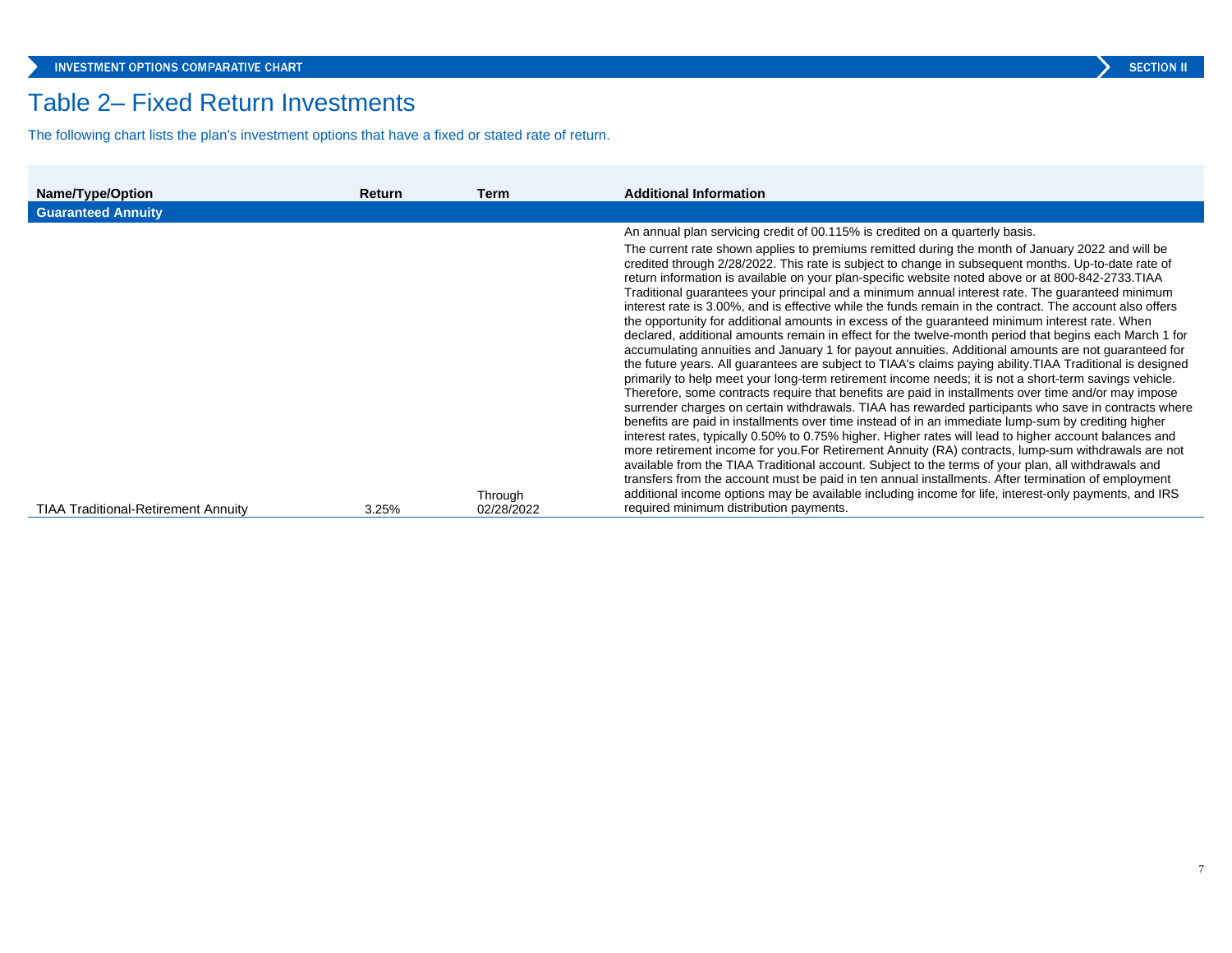## Part B. Annuity Information

The information below focuses on the annuity options under the plan. Annuities are insurance contracts that allow you to receive a guaranteed stream of payments at regular intervals, usually beginning when you retire and lasting for your entire life. Annuities are issued by insurance companies. Guarantees of an insurance company are subject to its long-term financial strength and claims-paying ability.

## TIAA Traditional Annuity Lifetime Income Option **OBJECTIVES / GOALS**

To provide a guaranteed stable stream of income for your life and, if you choose, the life of an annuity partner. A TIAA Traditional Annuity provides income stability by providing a minimum guaranteed interest rate as well as the potential for additional interest. TIAA Traditional can be part of a diversified retirement portfolio that may include stocks (equities), bonds (fixed income), real estate, and money market investments. Electing a life annuity is just one of many payout options available under the TIAA Traditional Annuity.

### **PRICING FACTORS**

The amount of your lifetime income is dependent upon many factors including:

- The type of annuity selected (single life, joint life, with or without guaranteed minimum periods), and your selection of either the standard or graded benefit method.
- The amount of accumulations converted to a life annuity.
- Your age and, if applicable, the age of your annuity partner.
- The projected returns of the TIAA Traditional Annuity.

Under no circumstances will you receive less than the guaranteed amount of income required under the annuity contracts. To learn more about investments that offer lifetime annuity income, please access the web link provided in the Performance and Fee Information section.

#### **RESTRICTIONS / FEES**

- You may not begin a one-life annuity after you attain age 90, nor may you begin a two-life annuity after you or your annuity partner attains age 90.
- Subject to contract terms, if your accumulation is less than \$5,000 on your annuity starting date, TIAA may choose instead to pay your accumulations to you in a single sum.
- If your TIAA annuity payment would be less than \$100, TIAA has the right to change the payment frequency which would result in a payment of \$100 or more.
- Once you have elected a lifetime annuity, your election is irrevocable.

## TIAA Real Estate and CREF Variable Annuity Lifetime Income Options **OBJECTIVES / GOALS**

To provide a variable stream of income for your life and, if you choose, the life of an annuity partner. This lifetime annuity provides a variable income that you cannot outlive. A variable annuity can be part of a diversified retirement portfolio that may include guaranteed, stocks (equities), bonds (fixed income), real estate, and money market investments. Electing a life annuity is just one of many payout options available.

#### **PRICING FACTORS**

The amount of your lifetime income is dependent upon many factors including:

- The type of annuity selected (single life, joint life, with or without guaranteed minimum periods).
- The amount of accumulations converted to a life annuity.
- Your age and, if applicable, the age of your annuity partner.
- The investment performance of the variable annuity account your annuity is based upon.

Variable annuity accounts don't guarantee a minimum income. Income fluctuates based on market performance and is directly tied to the accounts' investment returns. A 4% annual investment return is assumed. Generally, if the actual return in a given year is greater than 4% the amount of annuity income will increase; if it is less than 4%, the income will decrease. To learn more about investments that offer lifetime annuity income, please access the web link provided in the Performance and Fee Information section.

#### **RESTRICTIONS / FEES**

- You may not begin a one-life annuity after you attain age 90, nor may you begin a two-life annuity after you or your annuity partner attains age 90.
- Subject to contract terms, if your accumulation is less than \$5,000 on your annuity starting date, TIAA may choose instead to pay your accumulations to you in a single sum.
- If your annuity payment would be less than \$100, TIAA has the right to change the payment frequency which would result in a payment of \$100 or more.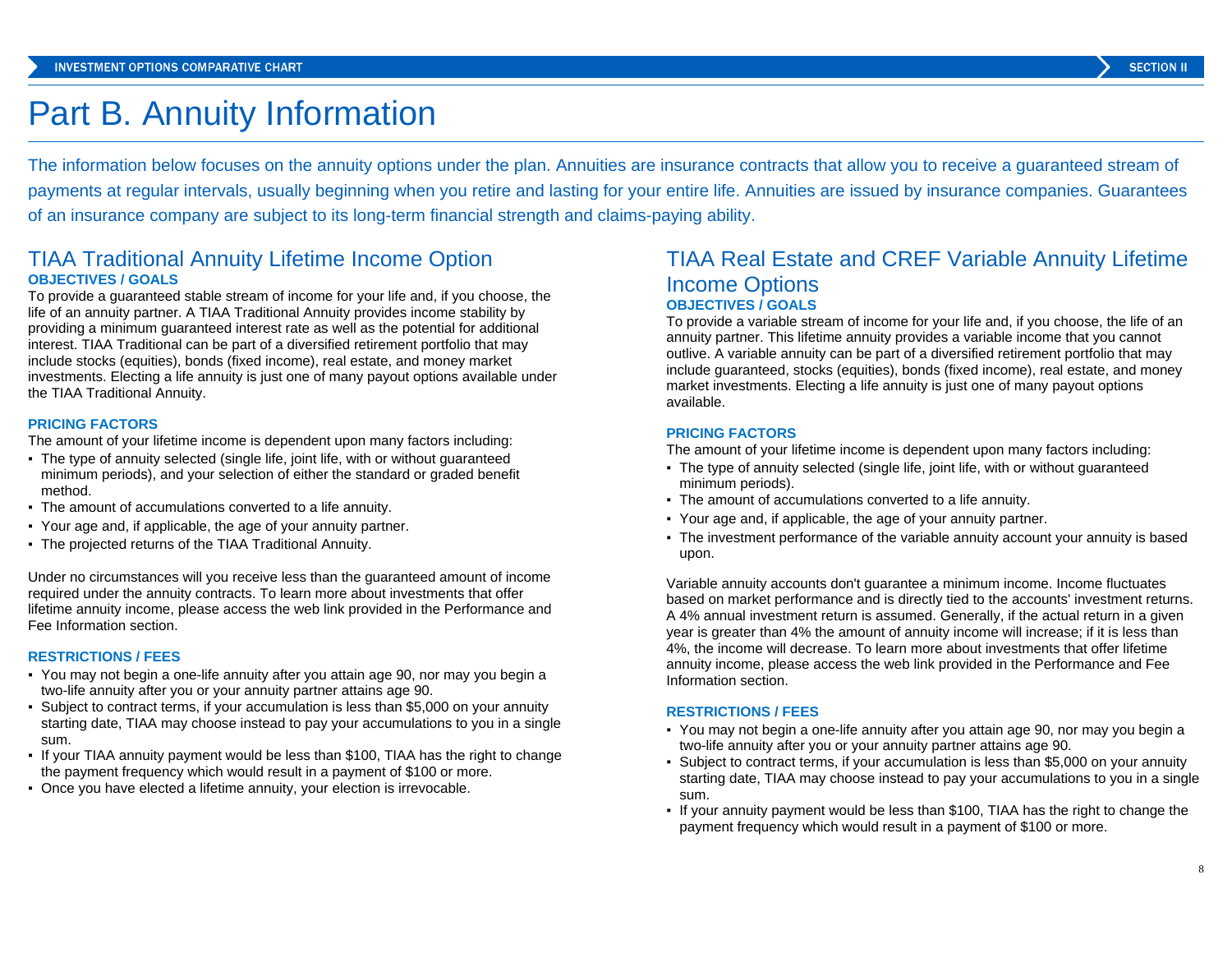- Once you have elected a lifetime annuity, your election is irrevocable.
- Upon annuitization of CREF accumulations, the expenses associated with CREF will be the same as the R3 Class regardless of the CREF Class prior to annuitization. The R3 Class has the lowest expense of all the CREF Classes.